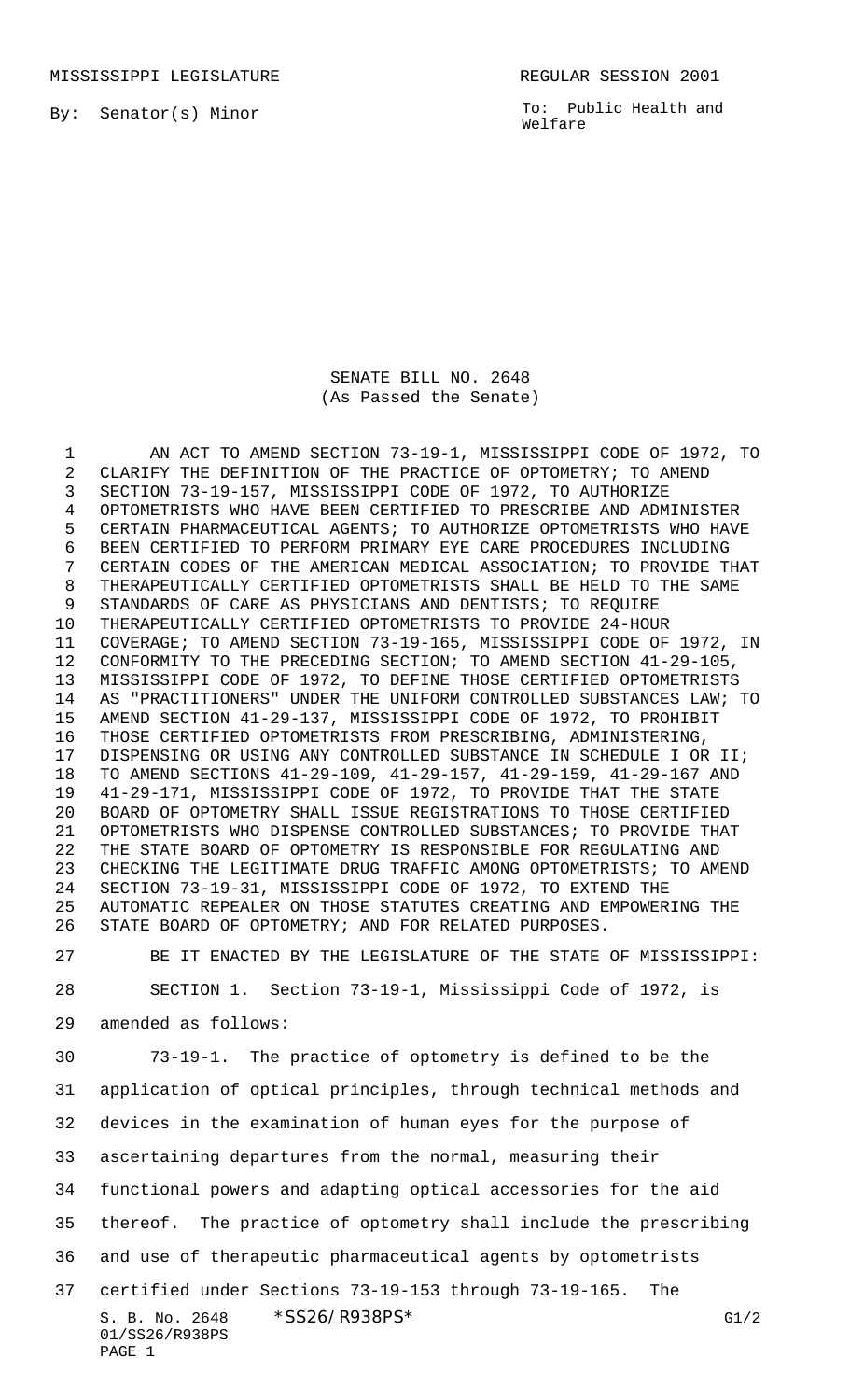practice of optometry shall not include the performing of injections into the eyeball, cataract surgery or laser surgery, but shall not preclude the removal of superficial foreign bodies from the eye or other noninvasive procedures. Nothing in this section or any other provision of law shall be construed to prohibit optometrists who have been certified under Sections 73-19-153 through 73-19-165 from providing postophthalmic surgical or clinical care and management with the advice and consultation of the operating or treating physician. SECTION 2. Section 73-19-157, Mississippi Code of 1972, is amended as follows: 73-19-157. **\* \* \*** Any optometrist certified to prescribe and use therapeutic pharmaceutical agents under Sections 73-19-153 through 73-19-165 is authorized to examine, diagnose, manage and treat visual defects, abnormal conditions and diseases of the human eye and adjacent structures as provided below: (a) The administration and prescribing of pharmaceutical agents as listed in the Optometric Formulary as determined by the State Board of Optometry, which shall consist of all topical medications authorized for prescription by optometrists prior to the effective date of this act, controlled substances listed in Schedules III, IV and V of the Uniform

Controlled Substances Act, and shall specifically include the

authority to administer benadryl, epinephrine or equivalent

medication to counteract anaphylaxis or anaphylactic reaction.

Additions to the Optometric Formulary shall be proposed by the

State Board of Optometry and shall be submitted for approval to a

formulary board consisting of the Chairman of the State Board of

Optometry, the Chairman of the Mississippi State Medical Licensure

Board and the Chairman of the State Board of Pharmacy, who shall

serve as chairman of the formulary board. An affirmative vote of

two (2) members of the board shall be necessary to add

S. B. No. 2648 \*SS26/R938PS\* 01/SS26/R938PS PAGE 2 pharmaceutical agents to the Optometric Formulary. The formulary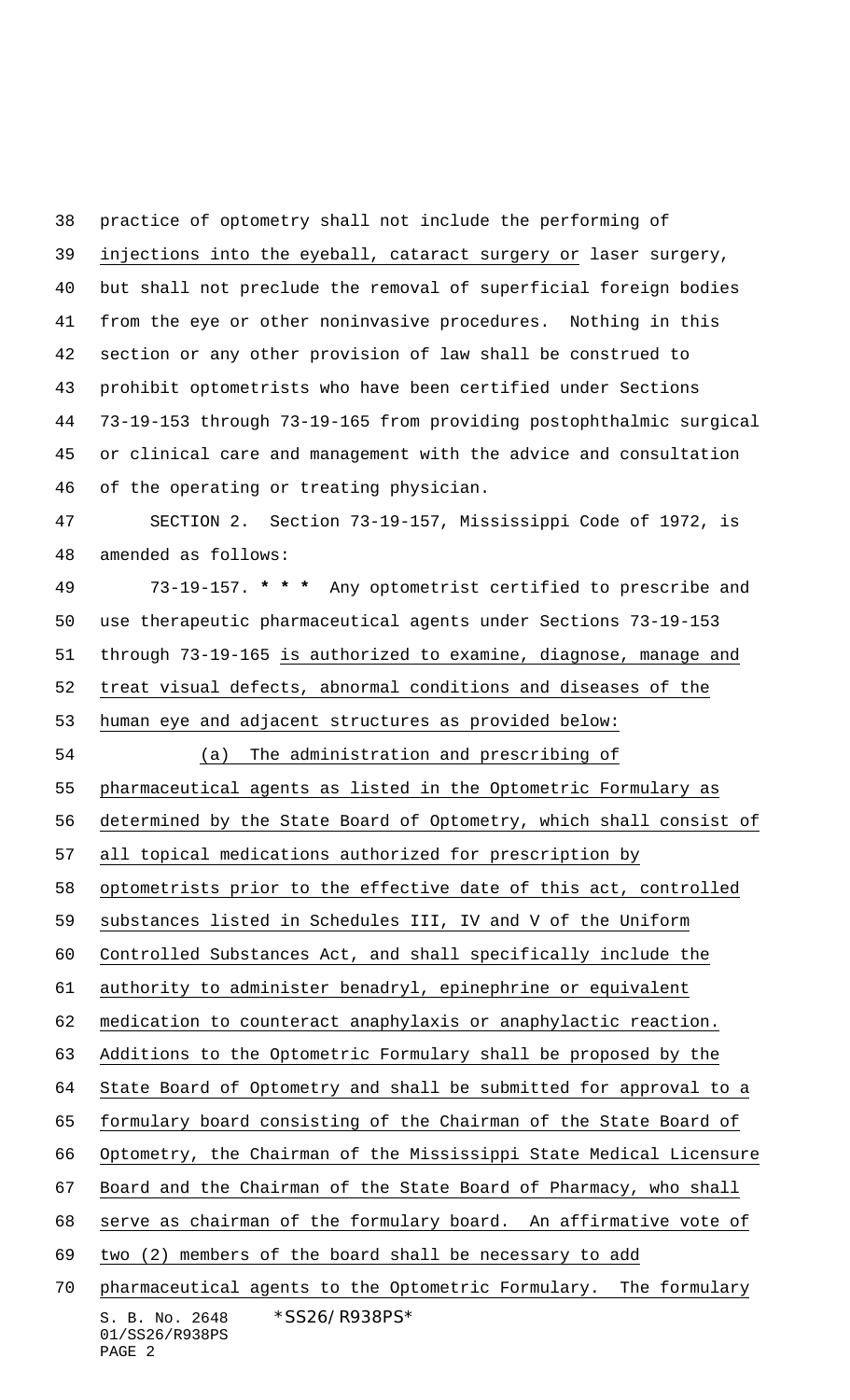board shall meet twice annually: in the month of January and in the month of July, beginning in July 2001. The members of the board shall serve for three (3) years and shall receive no remuneration; (b) The performance of primary eye care procedures rational to the management or treatment of visual defects and abnormal conditions or diseases of the eye or adjacent structures. These procedures shall include the following codes as listed in the 2001 Current Procedural Terminology Manual of the American Medical Association: 65205 (removal of foreign body, external eye, conjunctiva superficial); 65210 (conjunctival embedded (includes concretions), subconjunctival or scleral nonperforating); 65220 (corneal without slit lamp); 65222 (corneal, with slit lamp); 67820 (correction of trichiasis, epilation by forceps only); 68040 (expression of conjunctival follicles (eg. for trachoma); 68761 (closure of lacrimal punctum by plug); 68808 (dilation of lacrimal puncture with or without irrigation); and 68840 (probing of lacrimal canaliculi, with or without irrigation); and may include additional procedures not invasive to the eyes or adjacent structures as determined by the State Board of Optometry which do not require the use of a local 92 anesthetic or closure by suturing; (c) Therapeutically certified optometrists shall be held to the same standards of care and standards of record keeping 95 as physicians and dentists; (d) The State Board of Optometry shall develop policies requiring therapeutically certified optometrists to provide, either personally or through coverage arrangements with other optometrists or physicians, after hour, weekend and holiday coverage. SECTION 3. Section 73-19-165, Mississippi Code of 1972, is amended as follows: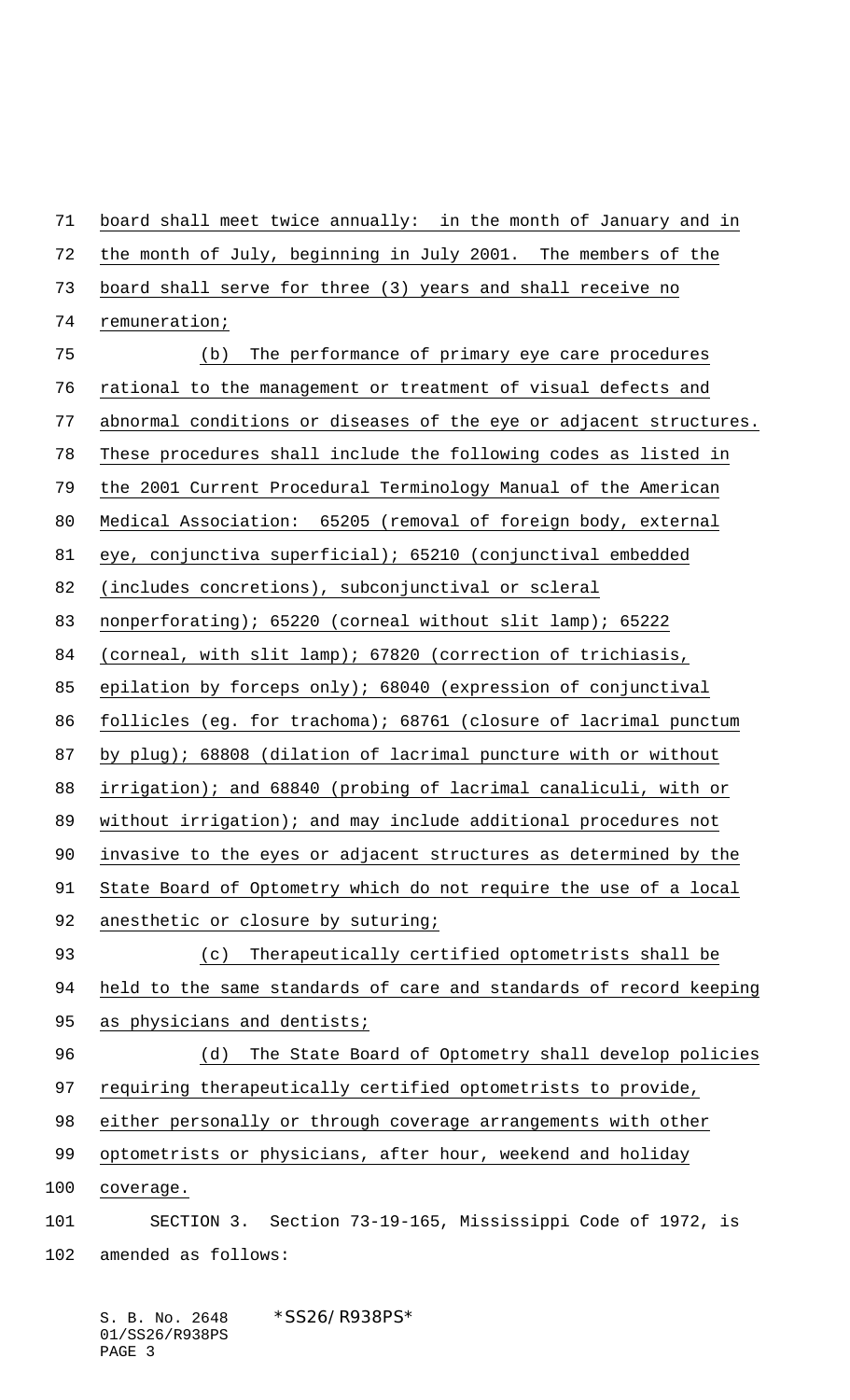73-19-165. Any pharmacist licensed under the laws of the State of Mississippi is authorized to fill and dispense **\* \* \*** therapeutic pharmaceutical agents to patients **\* \* \*** for any optometrist certified by the State Board of Optometry to use such agents.

 SECTION 4. Section 41-29-105, Mississippi Code of 1972, is amended as follows:

 41-29-105. The following words and phrases, as used in this article, shall have the following meanings, unless the context otherwise requires:

 (a) "Administer" means the direct application of a controlled substance, whether by injection, inhalation, ingestion or any other means, to the body of a patient or research subject by:

 (1) A practitioner (or, in his presence, by his authorized agent); or

 (2) The patient or research subject at the direction and in the presence of the practitioner.

 (b) "Agent" means an authorized person who acts on behalf of or at the direction of a manufacturer, distributor or dispenser. Such word does not include a common or contract carrier, public warehouseman or employee of the carrier or warehouseman. This definition shall not be applied to the term "agent" when such term clearly designates a member or officer of the Bureau of Narcotics or other law enforcement organization.

 (c) "Board" means the Mississippi State Board of Medical Licensure.

 (d) "Bureau" means the Mississippi Bureau of Narcotics. However, where the title "Bureau of Drug Enforcement" occurs, that term shall also refer to the Mississippi Bureau of Narcotics. (e) "Commissioner" means the Commissioner of the Department of Public Safety.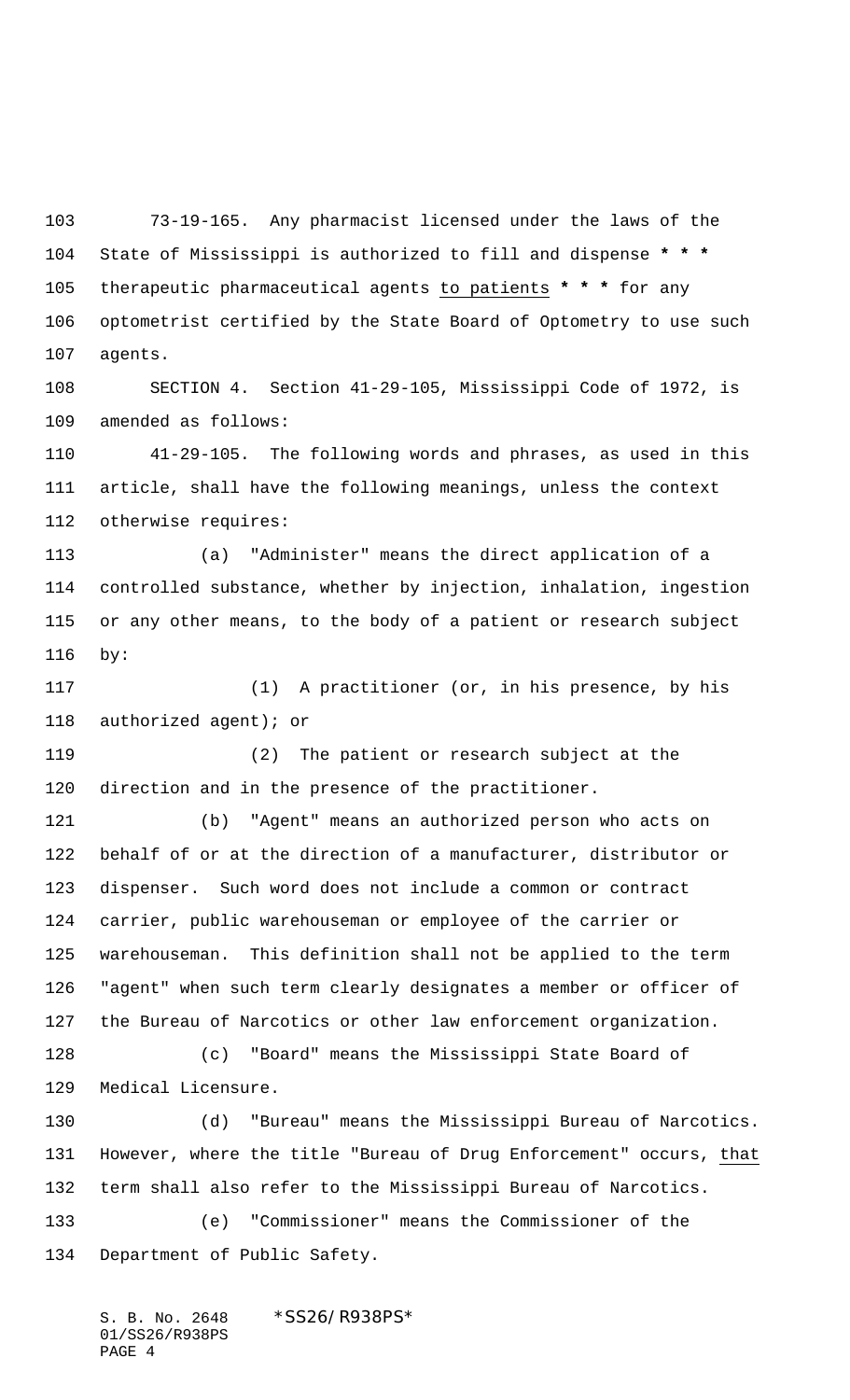(f) "Controlled substance" means a drug, substance or immediate precursor in Schedules I through V of Sections 41-29-113 through 41-29-121.

 (g) "Counterfeit substance" means a controlled substance which, or the container or labeling of which, without authorization, bears the trademark, trade name, or other identifying mark, imprint, number or device, or any likeness thereof, of a manufacturer, distributor or dispenser other than the person who in fact manufactured, distributed or dispensed the substance.

 (h) "Deliver" or "delivery" means the actual, constructive, or attempted transfer from one (1) person to another of a controlled substance, whether or not there is an agency relationship.

 (i) "Director" means the Director of the Bureau of Narcotics.

 (j) "Dispense" means to deliver a controlled substance to an ultimate user or research subject by or pursuant to the lawful order of a practitioner, including the prescribing, administering, packaging, labeling or compounding necessary to prepare the substance for that delivery.

S. B. No. 2648 \* SS26/R938PS\* 01/SS26/R938PS PAGE 5 (k) "Dispenser" means a practitioner who dispenses. (l) "Distribute" means to deliver other than by administering or dispensing a controlled substance. (m) "Distributor" means a person who distributes. (n) "Drug" means (1) a substance recognized as a drug in the official United States Pharmacopoeia, official Homeopathic Pharmacopoeia of the United States, or official National Formulary, or any supplement to any of them; (2) a substance intended for use in the diagnosis, cure, mitigation, treatment, or prevention of disease in man or animals; (3) a substance (other than food) intended to affect the structure or any function of the body of man or animals; and (4) a substance intended for use as a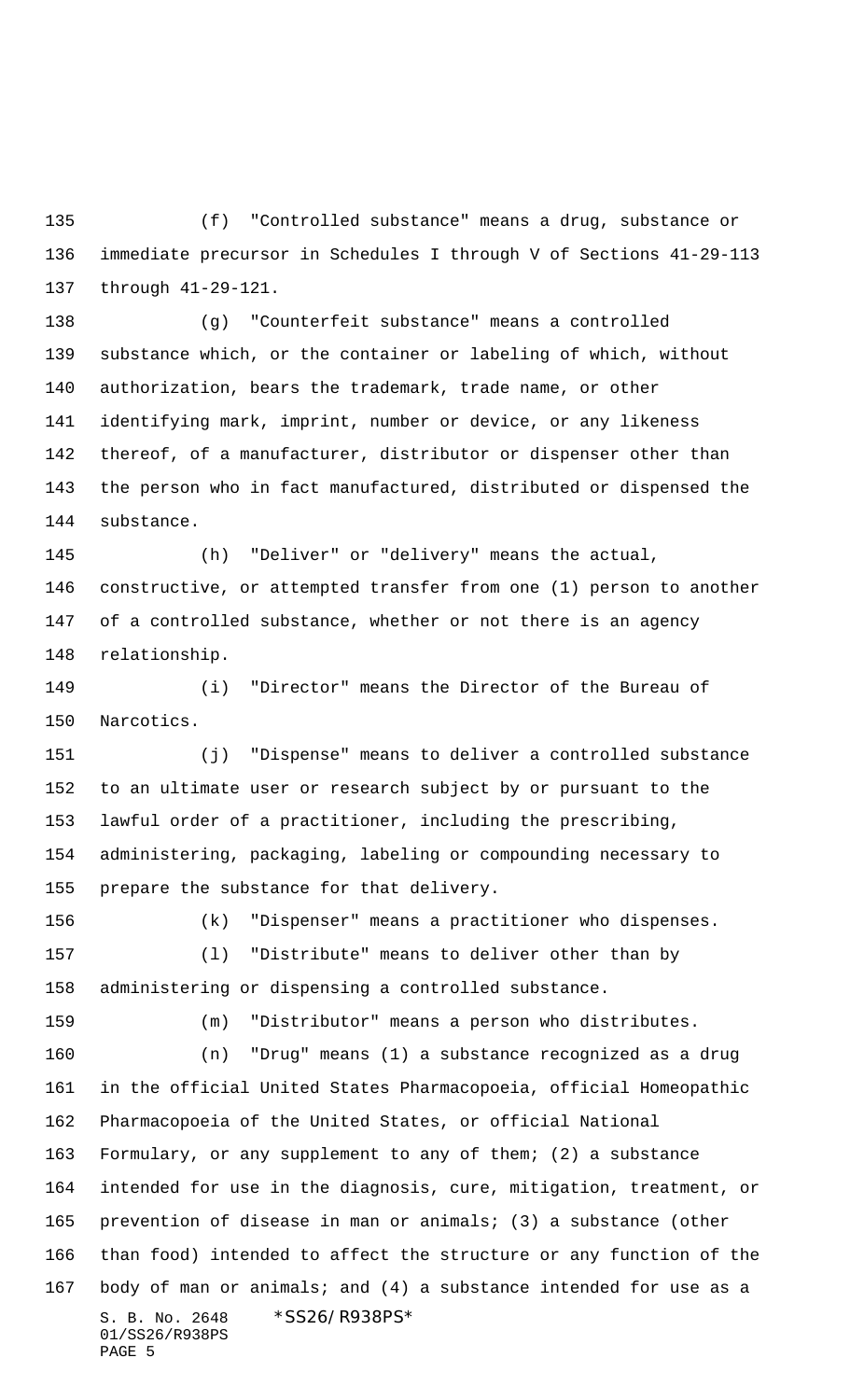component of any article specified in this paragraph. Such word does not include devices or their components, parts, or accessories.

 (o) "Hashish" means the resin extracted from any part of the plants of the genus Cannabis and all species thereof or any preparation, mixture or derivative made from or with that resin.

 (p) "Immediate precursor" means a substance which the board has found to be and by rule designates as being the principal compound commonly used or produced primarily for use, and which is an immediate chemical intermediary used or likely to be used in the manufacture of a controlled substance, the control of which is necessary to prevent, curtail, or limit manufacture.

 (q) "Manufacture" means the production, preparation, propagation, compounding, conversion or processing of a controlled substance, either directly or indirectly, by extraction from substances of natural origin, or independently by means of chemical synthesis, or by a combination of extraction and chemical synthesis, and includes any packaging or repackaging of the substance or labeling or relabeling of its container. The term "manufacture" does not include the preparation, compounding, packaging or labeling of a controlled substance in conformity with applicable state and local law:

 (1) By a practitioner as an incident to his administering or dispensing of a controlled substance in the course of his professional practice; or

 (2) By a practitioner, or by his authorized agent under his supervision, for the purpose of, or as an incident to, research, teaching or chemical analysis and not for sale.

 (r) "Marihuana" means all parts of the plant of the genus Cannabis and all species thereof, whether growing or not, the seeds thereof, and every compound, manufacture, salt, derivative, mixture or preparation of the plant or its seeds, excluding hashish.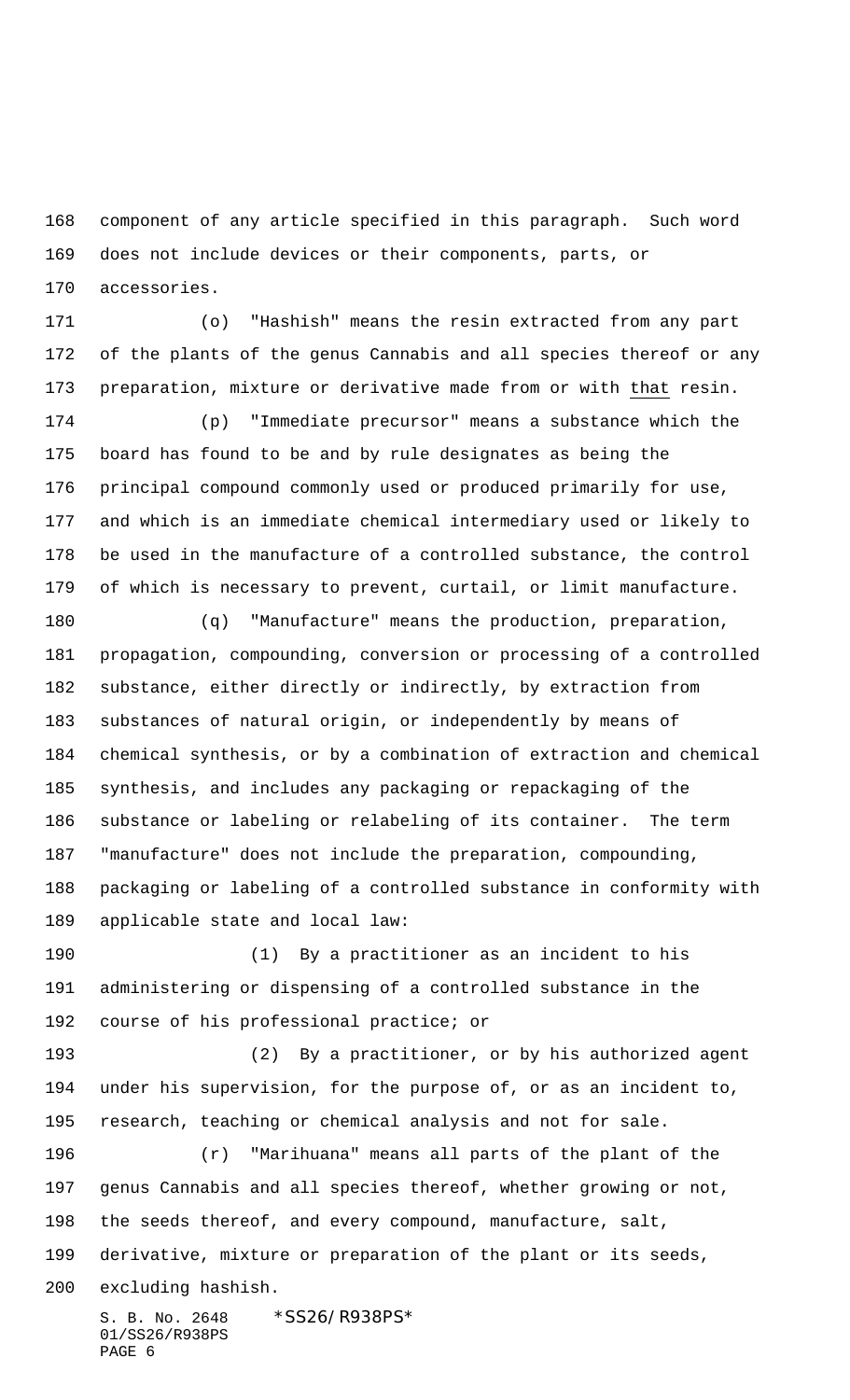S. B. No. 2648 \* SS26/R938PS\* 01/SS26/R938PS PAGE 7 (s) "Narcotic drug" means any of the following, whether produced directly or indirectly by extraction from substances of vegetable origin, or independently by means of chemical synthesis, or by a combination of extraction and chemical synthesis: (1) Opium and opiate, and any salt, compound, derivative or preparation of opium or opiate; (2) Any salt, compound, isomer, derivative or preparation thereof which is chemically equivalent or identical with any of the substances referred to in clause 1, but not including the isoquinoline alkaloids of opium; (3) Opium poppy and poppy straw; and (4) Cocaine, coca leaves and any salt, compound, derivative or preparation of cocaine, coca leaves, and any salt, compound, isomer, derivative or preparation thereof which is chemically equivalent or identical with any of these substances, but not including decocainized coca leaves or extractions of coca leaves which do not contain cocaine or ecgonine. (t) "Opiate" means any substance having an addiction-forming or addiction-sustaining liability similar to morphine or being capable of conversion into a drug having addiction-forming or addiction-sustaining liability. It does not include, unless specifically designated as controlled under Section 41-29-111, the dextrorotatory isomer of 3-methoxy-n-methylmorphinan and its salts (dextromethorphan). Such word does include its racemic and levorotatory forms. (u) "Opium poppy" means the plant of the species Papaver somniferum L., except its seeds. (v) "Paraphernalia" means all equipment, products and materials of any kind which are used, intended for use, or designed for use, in planting, propagating, cultivating, growing, harvesting, manufacturing, compounding, converting, producing, processing, preparing, testing, analyzing, packaging, repackaging, storing, containing, concealing, injecting, ingesting, inhaling or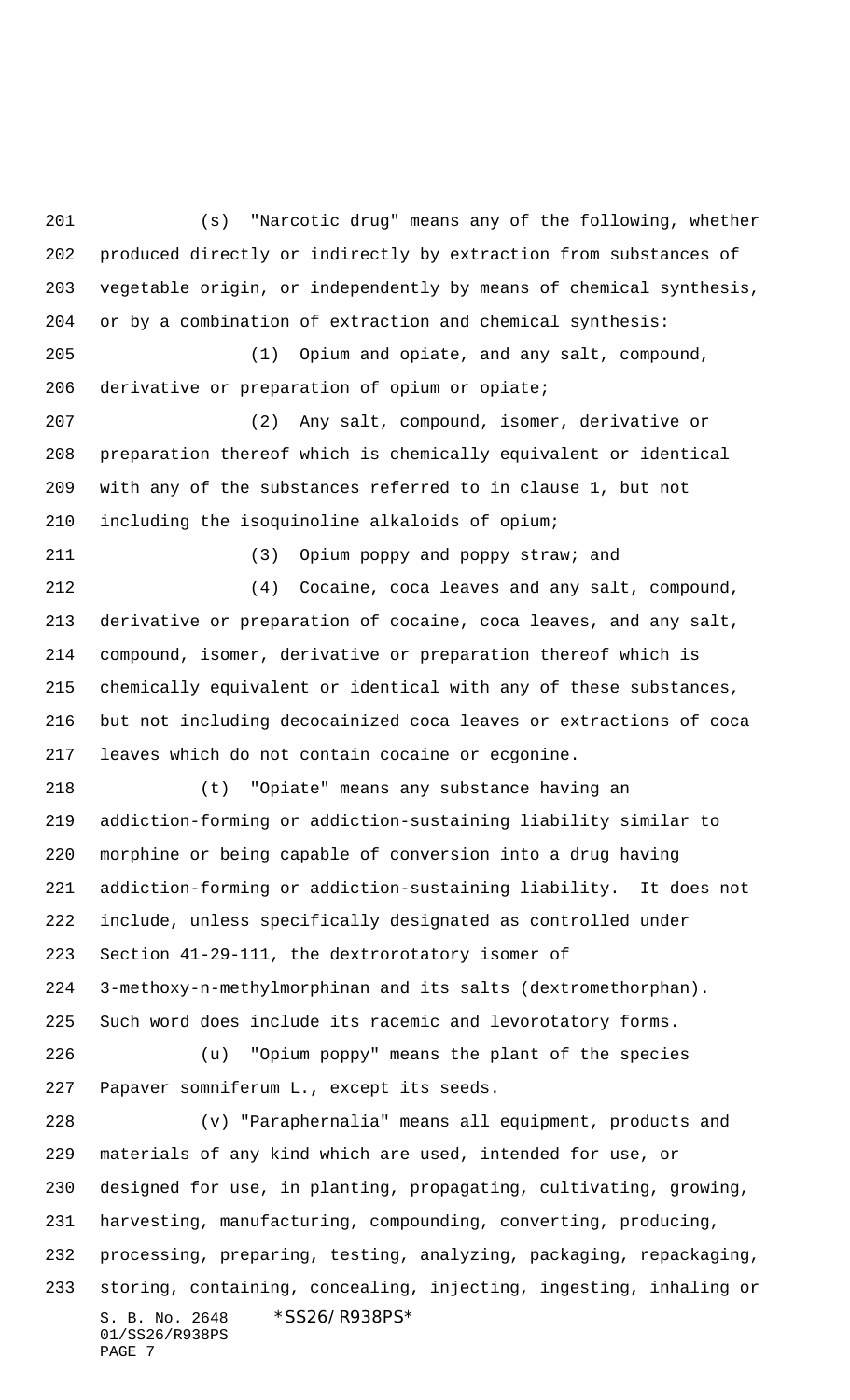otherwise introducing into the human body a controlled substance in violation of the Uniform Controlled Substances Law. It includes, but is not limited to: (i) Kits used, intended for use, or designed for use in planting, propagating, cultivating, growing or harvesting of any species of plant which is a controlled substance or from which a controlled substance can be derived; (ii) Kits used, intended for use, or designed for use in manufacturing, compounding, converting, producing, 243 processing or preparing controlled substances; (iii) Isomerization devices used, intended for use or designed for use in increasing the potency of any species of plant which is a controlled substance; (iv) Testing equipment used, intended for use, or designed for use in identifying or in analyzing the strength, effectiveness or purity of controlled substances; (v) Scales and balances used, intended for use or 251 designed for use in weighing or measuring controlled substances; (vi) Diluents and adulterants, such as quinine hydrochloride, mannitol, mannite, dextrose and lactose, used, intended for use or designed for use in cutting controlled substances; (vii) Separation gins and sifters used, intended for use or designed for use in removing twigs and seeds from, or in otherwise cleaning or refining, marihuana; (viii) Blenders, bowls, containers, spoons and mixing devices used, intended for use or designed for use in compounding controlled substances; (ix) Capsules, balloons, envelopes and other containers used, intended for use or designed for use in packaging small quantities of controlled substances;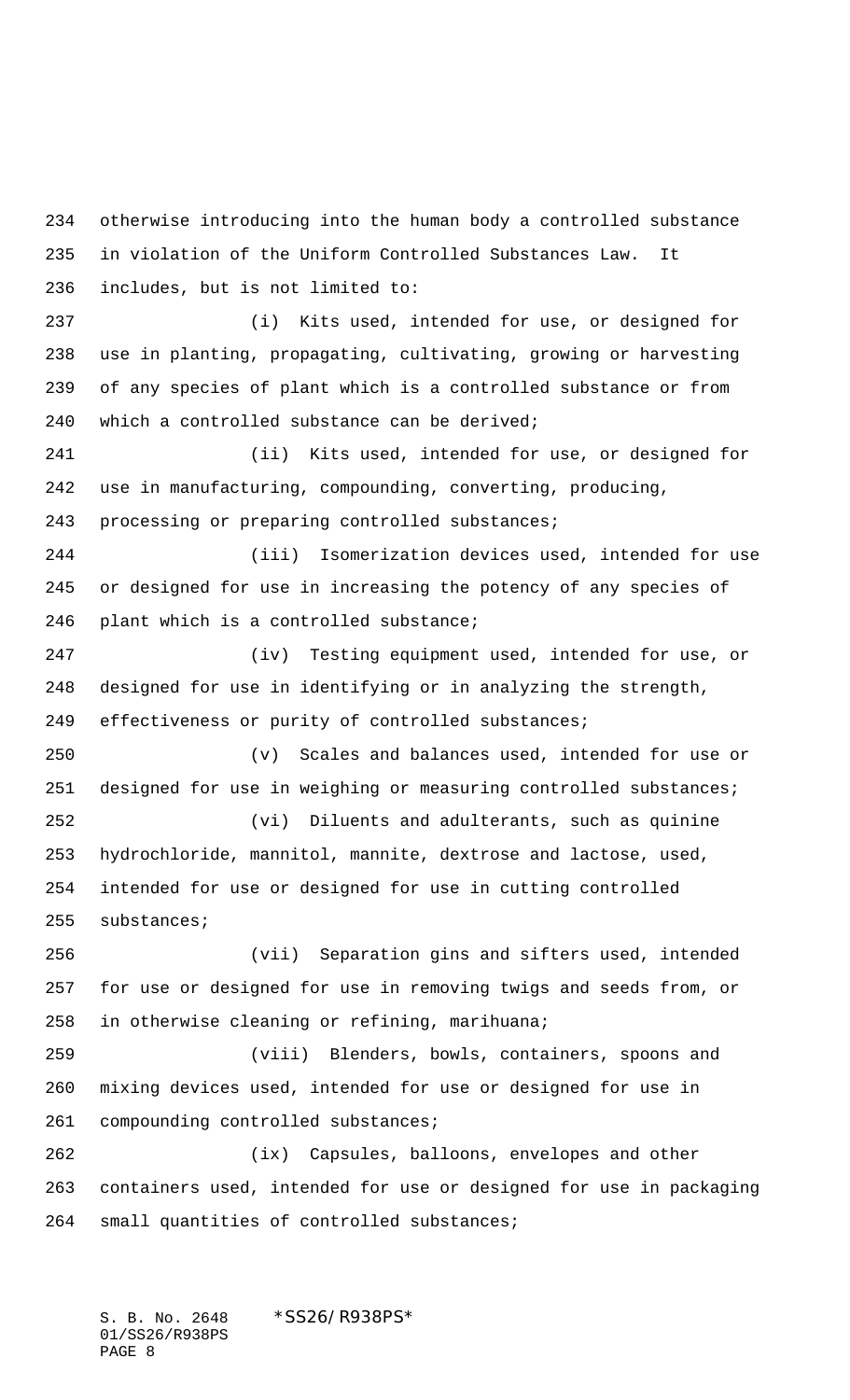(x) Containers and other objects used, intended for use or designed for use in storing or concealing controlled substances; (xi) Hypodermic syringes, needles and other objects used, intended for use or designed for use in parenterally injecting controlled substances into the human body; (xii) Objects used, intended for use or designed for use in ingesting, inhaling or otherwise introducing marihuana, cocaine, hashish or hashish oil into the human body, such as: 1. Metal, wooden, acrylic, glass, stone, plastic or ceramic pipes with or without screens, permanent screens, hashish heads or punctured metal bowls; 277 2. Water pipes; 278 3. Carburetion tubes and devices; 279 31. Smoking and carburetion masks; 5. Roach clips, meaning objects used to hold burning material, such as a marihuana cigarette, that has become too small or too short to be held in the hand; 6. Miniature cocaine spoons and cocaine vials; 285 7. Chamber pipes; 286 8. Carburetor pipes; 9. Electric pipes; 10. Air-driven pipes; 11. Chillums; l2. Bongs; and 291 13. Ice pipes or chillers. In determining whether an object is paraphernalia, a court or other authority should consider, in addition to all other logically relevant factors, the following: (i) Statements by an owner or by anyone in control 296 of the object concerning its use;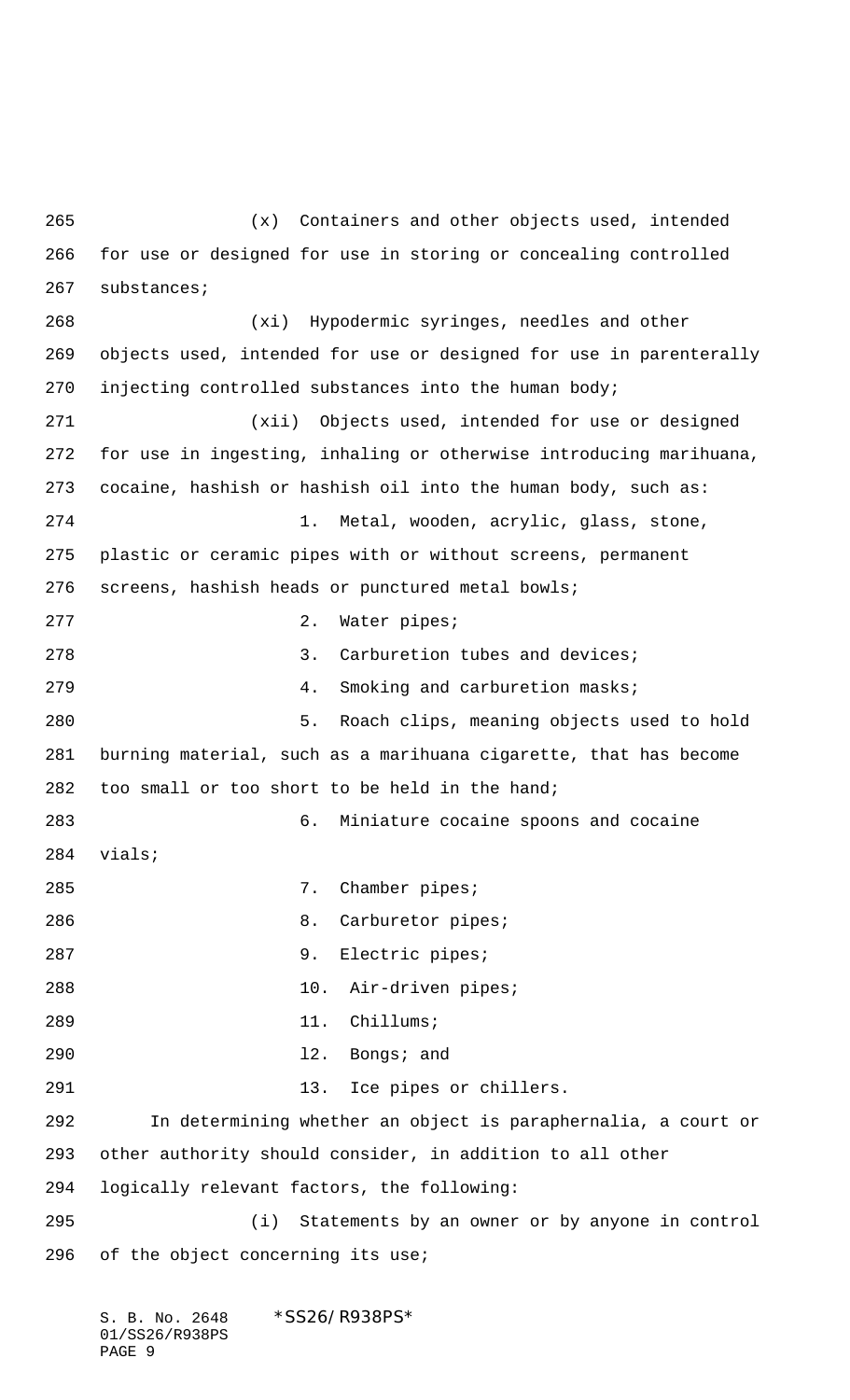S. B. No. 2648 \* SS26/R938PS\* 01/SS26/R938PS PAGE 10 (ii) Prior convictions, if any, of an owner, or of anyone in control of the object, under any state or federal law relating to any controlled substance; (iii) The proximity of the object, in time and space, to a direct violation of the Uniform Controlled Substances Law; (iv) The proximity of the object to controlled substances; (v) The existence of any residue of controlled substances on the object; (vi) Direct or circumstantial evidence of the intent of an owner, or of anyone in control of the object, to deliver it to persons whom he knows, or should reasonably know, intend to use the object to facilitate a violation of the Uniform Controlled Substances Law; the innocence of an owner, or of anyone in control of the object, as to a direct violation of the Uniform Controlled Substances Law shall not prevent a finding that the object is intended for use, or designed for use as paraphernalia; (vii) Instructions, oral or written, provided with the object concerning its use; (viii) Descriptive materials accompanying the object which explain or depict its use; (ix) National and local advertising concerning its use; (x) The manner in which the object is displayed for sale; (xi) Whether the owner or anyone in control of the object is a legitimate supplier of like or related items to the community, such as a licensed distributor or dealer of tobacco products; (xii) Direct or circumstantial evidence of the ratio of sales of the object(s) to the total sales of the business enterprise;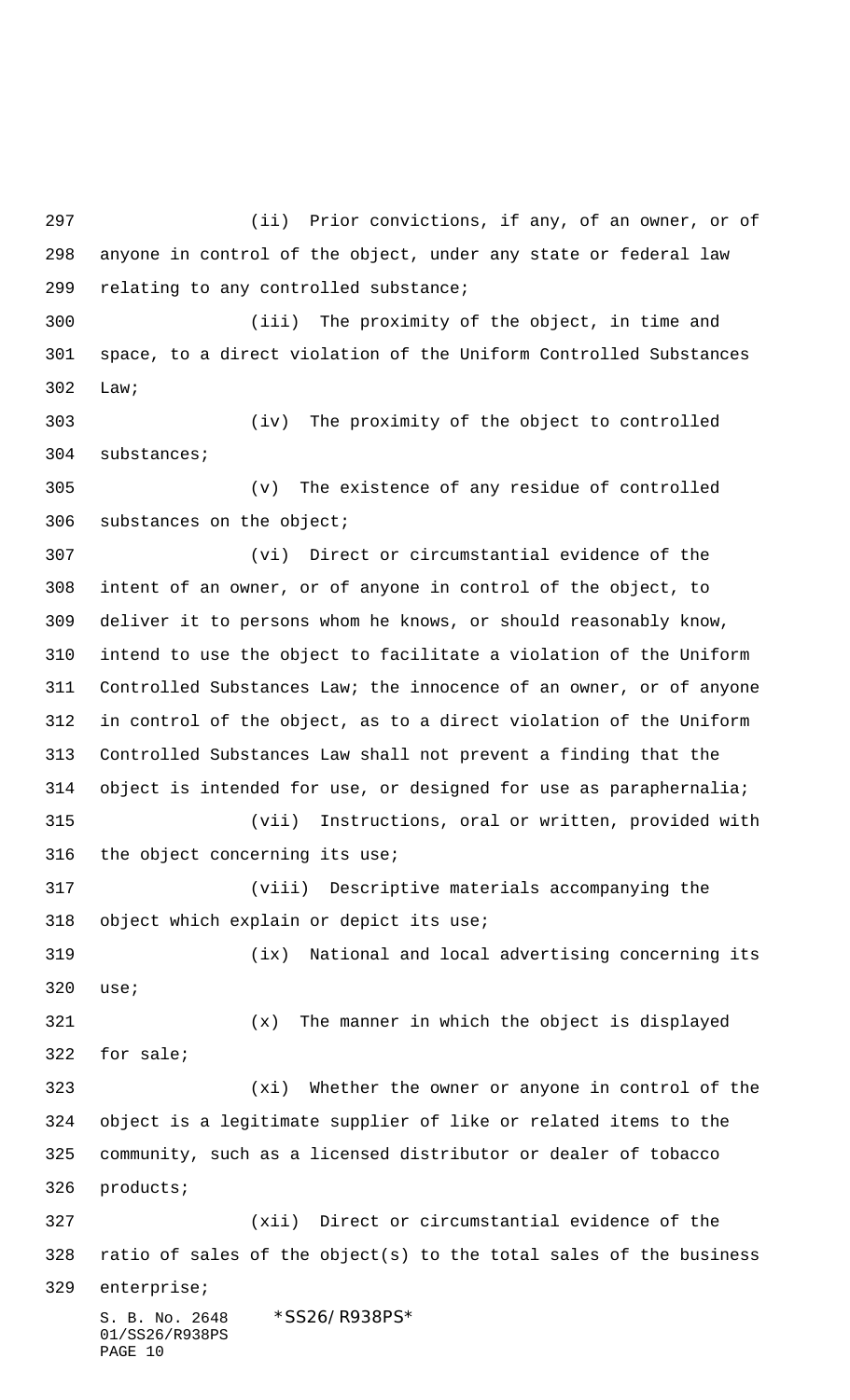(xiii) The existence and scope of legitimate uses for the object in the community;

(xiv) Expert testimony concerning its use.

 (w) "Person" means individual, corporation, government or governmental subdivision or agency, business trust, estate, trust, partnership or association, or any other legal entity.

 (x) "Poppy straw" means all parts, except the seeds, of the opium poppy, after mowing.

(y) "Practitioner" means:

 (1) A physician, dentist, veterinarian, scientific investigator or optometrist certified to prescribe and use therapeutic pharmaceutical agents under Sections 73-19-153 through 73-19-165, or other person licensed, registered or otherwise permitted to distribute, dispense, conduct research with respect to or to administer a controlled substance in the course of professional practice or research in this state; and

 (2) A pharmacy, hospital or other institution licensed, registered, or otherwise permitted to distribute, dispense, conduct research with respect to or to administer a controlled substance in the course of professional practice or research in this state.

 (z) "Production" includes the manufacture, planting, cultivation, growing or harvesting of a controlled substance. (aa) "Sale," "sell" or "selling" means the actual,

 constructive or attempted transfer or delivery of a controlled substance for remuneration, whether in money or other consideration.

 (bb) "State," when applied to a part of the United States, includes any state, district, commonwealth, territory, insular possession thereof, and any area subject to the legal authority of the United States of America.

S. B. No. 2648 \*SS26/R938PS\* 01/SS26/R938PS PAGE 11 (cc) "Ultimate user" means a person who lawfully possesses a controlled substance for his own use or for the use of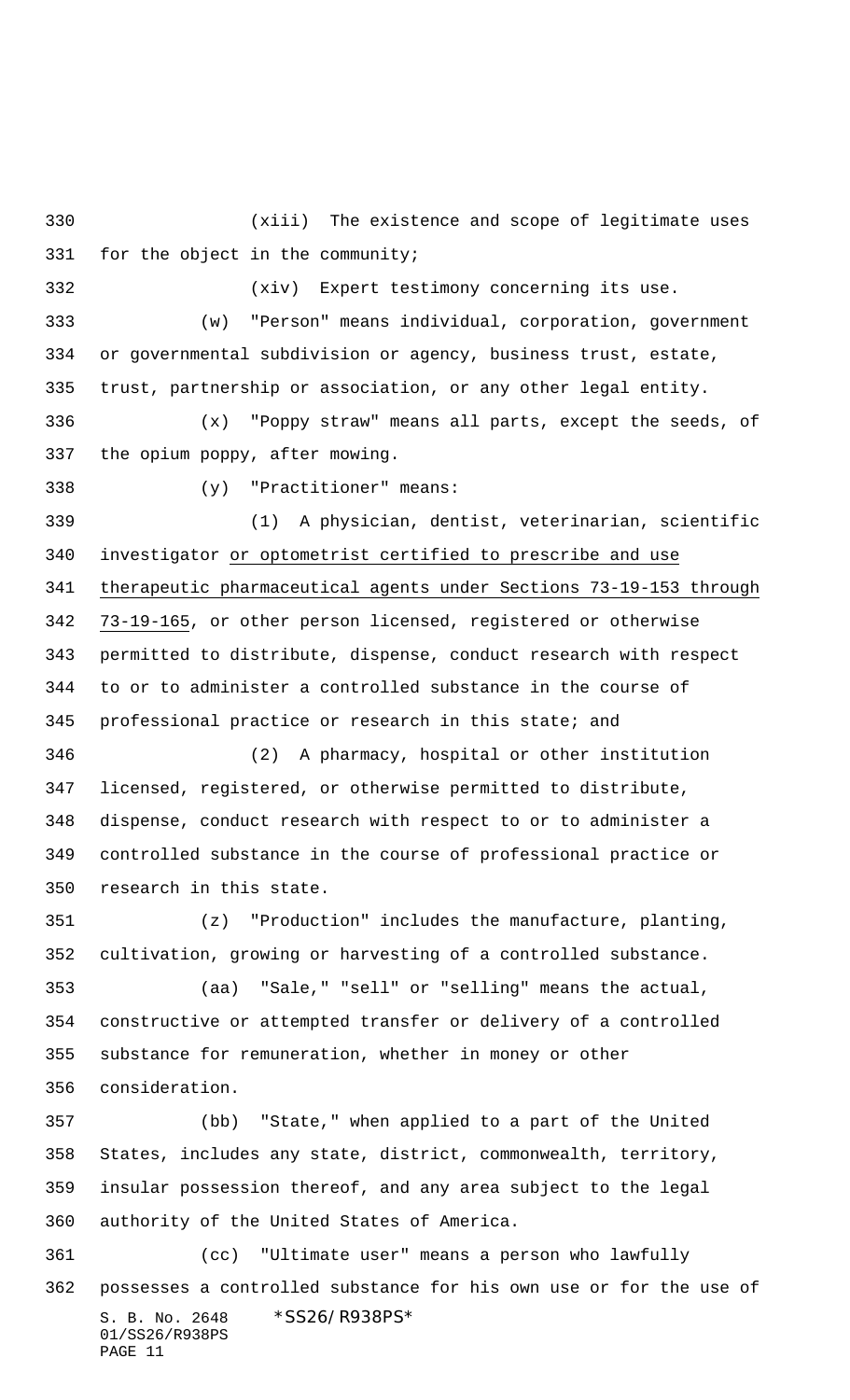a member of his household or for administering to an animal owned by him or by a member of his household.

 SECTION 5. Section 41-29-137, Mississippi Code of 1972, is amended as follows:

 41-29-137. (a) Except when dispensed directly by a practitioner, other than a pharmacy, to an ultimate user, no controlled substance in Schedule II, as set out in Section 41-29-115, may be dispensed without the written prescription of a practitioner. A practitioner shall keep a record of all controlled substances in Schedule I, II and III administered, dispensed or professionally used by him otherwise than by prescription.

 In emergency situations, as defined by rule of the State Board of Pharmacy, **\* \* \*** Schedule II drugs may be dispensed upon oral prescription of a practitioner, reduced promptly to writing and filed by the pharmacy. Prescriptions shall be retained in conformity with the requirements of Section 41-29-133. No prescription for a Schedule II substance may be refilled unless renewed by prescription issued by a licensed medical doctor.

 (b) Except when dispensed directly by a practitioner, other than a pharmacy, to an ultimate user, a controlled substance included in Schedule III or IV, as set out in Sections 41-29-117 and 41-29-119, which is a prescription drug as determined under Federal Control Substance Act, shall not be dispensed without a written or oral prescription of a practitioner. The prescription shall not be filled or refilled more than six (6) months after the date thereof or be refilled more than five (5) times, unless renewed by the practitioner.

 (c) A controlled substance included in Schedule V, as set out in Section 41-29-121, shall not be distributed or dispensed other than for a medical purpose.

(d) An optometrist certified to prescribe and use

S. B. No. 2648 \* SS26/R938PS\* 01/SS26/R938PS PAGE 12 therapeutic pharmaceutical agents under Sections 73-19-153 through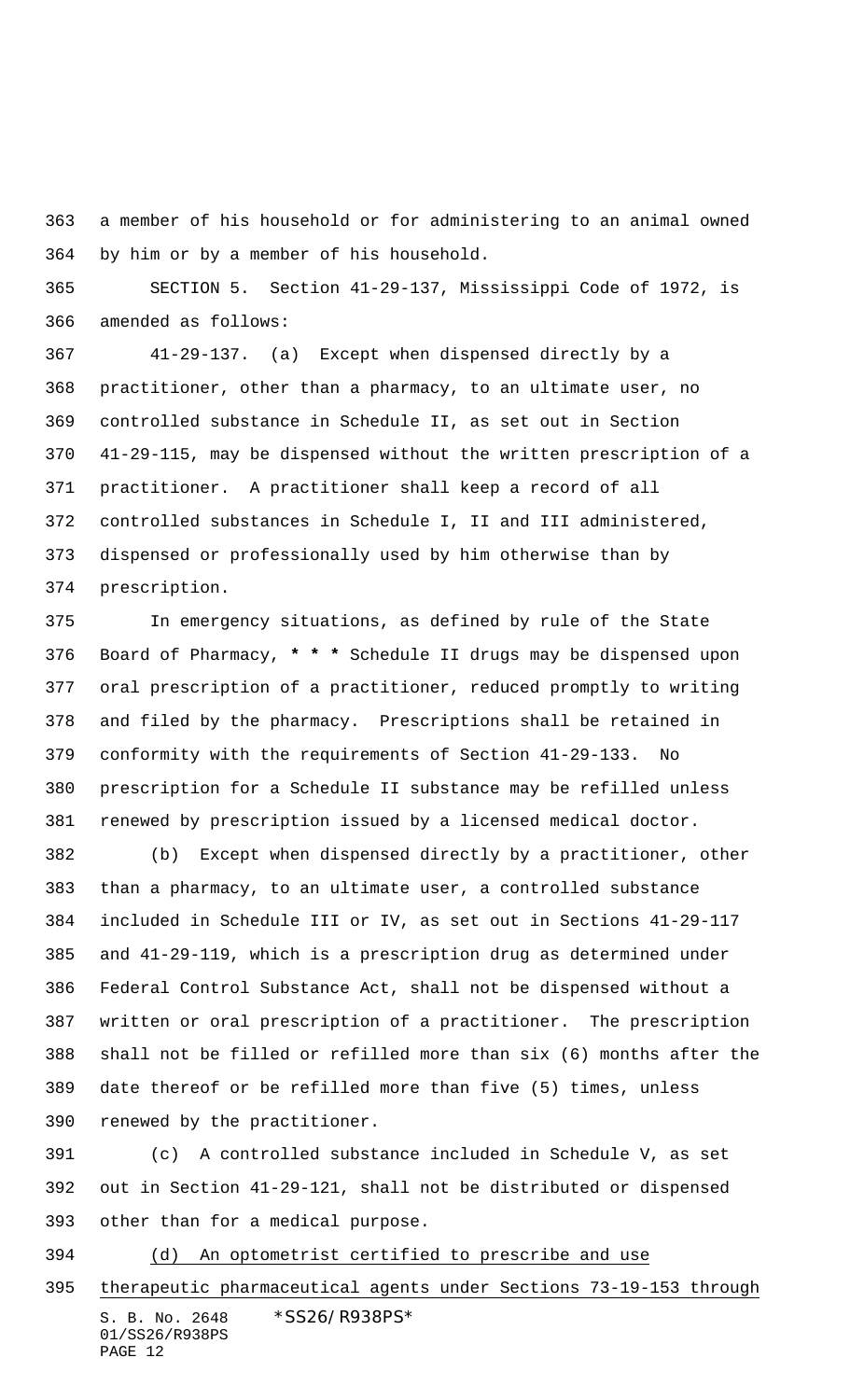73-19-165 shall not be authorized to prescribe, administer,

dispense or use any controlled substance in Schedule I or II.

 SECTION 6. Section 41-29-109, Mississippi Code of 1972, is amended as follows:

 41-29-109. The Mississippi Bureau of Narcotics shall have the full cooperation and use of facilities and personnel of the State Board of Pharmacy, the State Board of Medical Licensure, the State Board of Dental Examiners, the State Board of Optometry, the district and county attorneys, and of the Attorney General's office.

 It shall be the duty of all duly sworn peace officers of the State of Mississippi to enforce the provisions of this article with reference to illicit narcotic and drug traffic. The provisions of this article may likewise be enforced by agents of the United States Drug Enforcement Administration.

 SECTION 7. Section 41-29-157, Mississippi Code of 1972, is amended as follows:

 41-29-157. (a) Issuance and execution of administrative inspection warrants and search warrants shall be as follows, except as provided in subsection (c) of this section:

 (1) A judge of any state court of record, or any justice court judge within his jurisdiction, and upon proper oath or affirmation showing probable cause, may issue warrants for the purpose of conducting administrative inspections authorized by this article or rules thereunder, and seizures of property appropriate to the inspections. For purposes of the issuance of administrative inspection warrants, probable cause exists upon showing a valid public interest in the effective enforcement of this article or rules thereunder, sufficient to justify administrative inspection of the area, premises, building or conveyance in the circumstances specified in the application for the warrant. All such warrants shall be served during normal

business hours;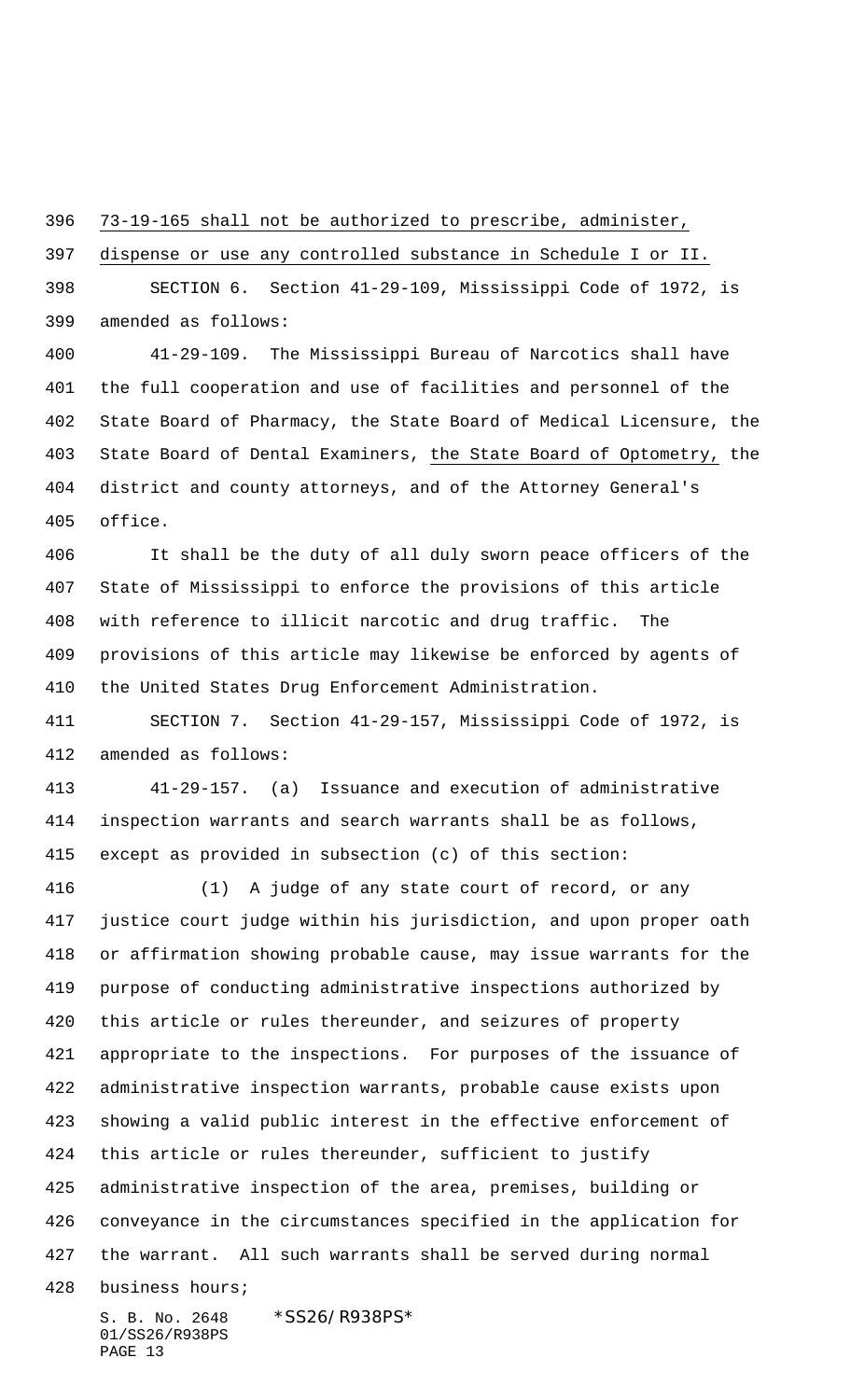(2) A search warrant shall issue only upon an affidavit of a person having knowledge or information of the facts alleged, sworn to before the judge or justice court judge and establishing the grounds for issuing the warrant. If the judge or justice court judge is satisfied that grounds for the application exist or that there is probable cause to believe they exist, he shall issue a warrant identifying the area, premises, building or conveyance to be searched, the purpose of the search, and, if appropriate, the type of property to be searched, if any. The warrant shall: (A) State the grounds for its issuance and the name of each person whose affidavit has been taken in support thereof; (B) Be directed to a person authorized by Section 41-29-159 to execute it; (C) Command the person to whom it is directed to inspect the area, premises, building or conveyance identified for the purpose specified, and if appropriate, direct the seizure of the property specified; (D) Identify the item or types of property to be seized, if any; (E) Direct that it be served and designate the judge or magistrate to whom it shall be returned; (3) A warrant issued pursuant to this section must be executed and returned within ten (10) days of its date unless, upon a showing of a need for additional time, the court orders otherwise. If property is seized pursuant to a warrant, a copy shall be given to the person from whom or from whose premises the property is taken, together with a receipt for the property taken. The return of the warrant shall be made promptly, accompanied by a

S. B. No. 2648 \*SS26/R938PS\* 01/SS26/R938PS written inventory of any property taken. The inventory shall be made in the presence of the person executing the warrant and of the person from whose possession or premises the property was taken, if present, or in the presence of at least one (1) credible

PAGE 14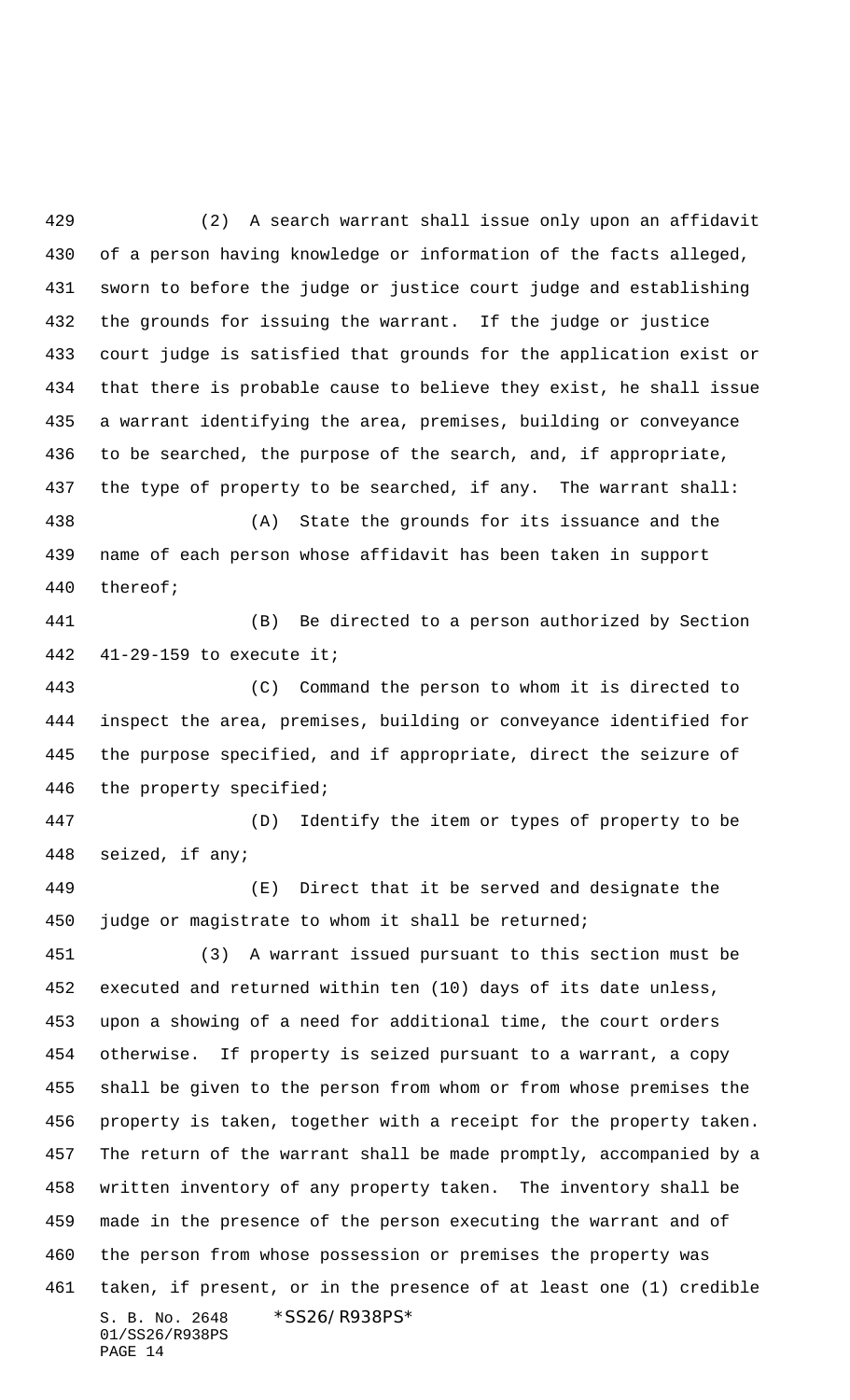person other than the person executing the warrant. A copy of the inventory shall be delivered to the person from whom or from whose premises the property was taken and to the applicant for the warrant;

 (4) The judge or justice court judge who has issued a warrant shall attach thereto a copy of the return and all papers returnable in connection therewith and file them with the clerk of the appropriate state court for the judicial district in which the inspection was made.

 (b) The bureau, the State Board of Pharmacy, **\* \* \*** the State Board of Medical Licensure, the State Board of Dental Examiners or the State Board of Optometry may make administrative inspections of controlled premises in accordance with the following provisions:

 (1) For purposes of this section only, "controlled premises" means:

 (A) Places where persons registered or exempted from registration requirements under this article are required to keep records; and

 (B) Places including factories, warehouses, establishments and conveyances in which persons registered or exempted from registration requirements under this article are permitted to hold, manufacture, compound, process, sell, deliver, or otherwise dispose of any controlled substance.

 (2) When authorized by an administrative inspection warrant issued in accordance with the conditions imposed in this section an officer or employee designated by the bureau, the State Board of Pharmacy, the State Board of Medical Licensure, the State Board of Dental Examiners or the State Board of Optometry, upon presenting the warrant and appropriate credentials to the owner, operator or agent in charge, may enter controlled premises for the purpose of conducting an administrative inspection.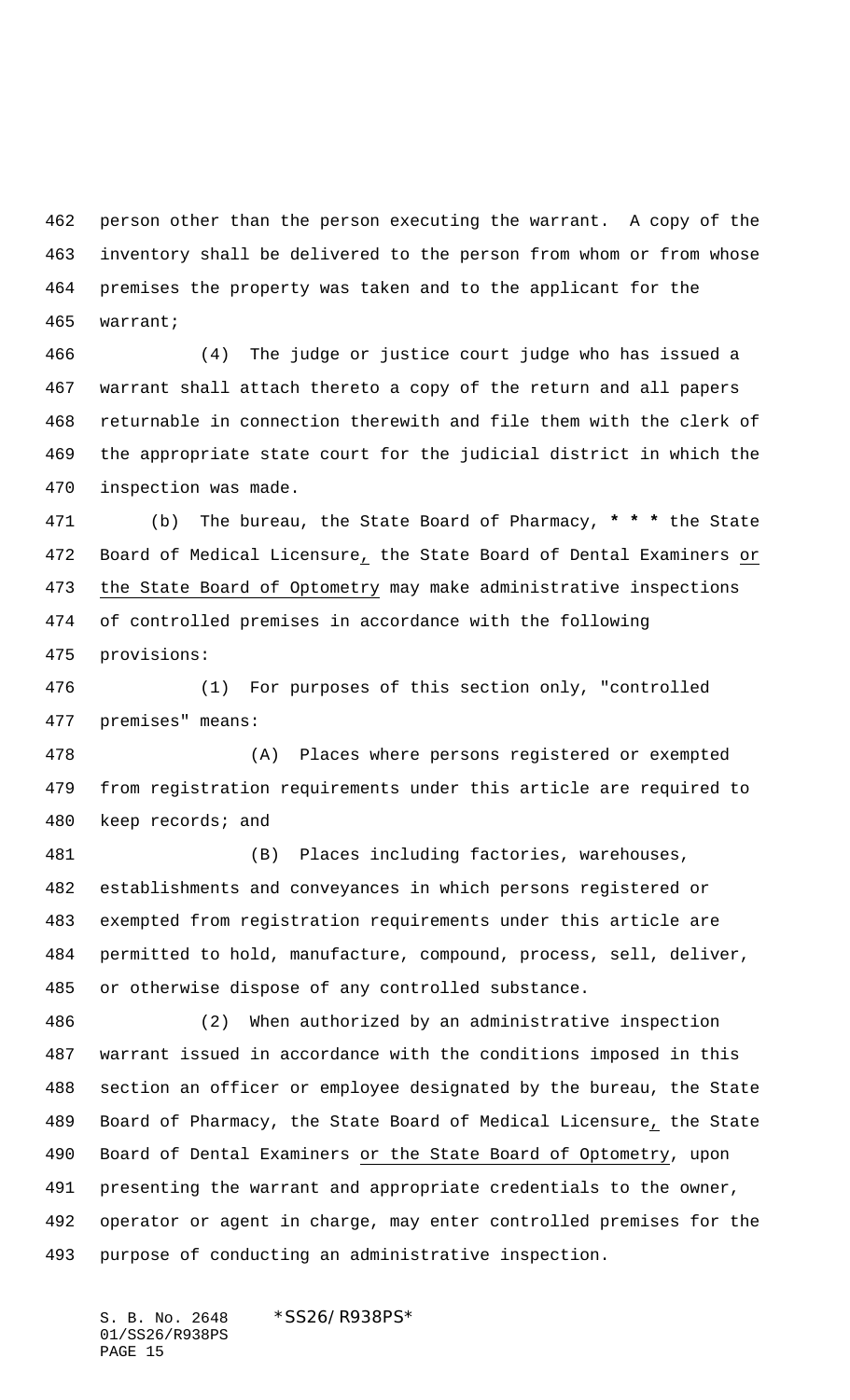(3) When authorized by an administrative inspection warrant, an officer or employee designated by the bureau, the State Board of Pharmacy, the State Board of Medical Licensure, the 497 State Board of Dental Examiners or the State Board of Optometry may:

 (A) Inspect and copy records required by this article to be kept;

 (B) Inspect, within reasonable limits and in a reasonable manner, controlled premises and all pertinent equipment, finished and unfinished material, containers and labeling found therein, and, except as provided in paragraph (5) of this subsection, all other things therein, including records, files, papers, processes, controls and facilities bearing on violation of this article; and

 (C) Inventory any stock of any controlled substance therein and obtain samples thereof.

 (4) This section does not prevent the inspection without a warrant of books and records pursuant to an administrative subpoena, nor does it prevent entries and administrative inspections, including seizures of property, without a warrant:

 (A) If the owner, operator or agent in charge of the controlled premises consents;

 (B) In situations presenting imminent danger to health or safety;

 (C) In situations involving inspection of conveyances if there is reasonable cause to believe that the mobility of the conveyance makes it impracticable to obtain a warrant;

 (D) In any other exceptional or emergency circumstance where time or opportunity to apply for a warrant is lacking; or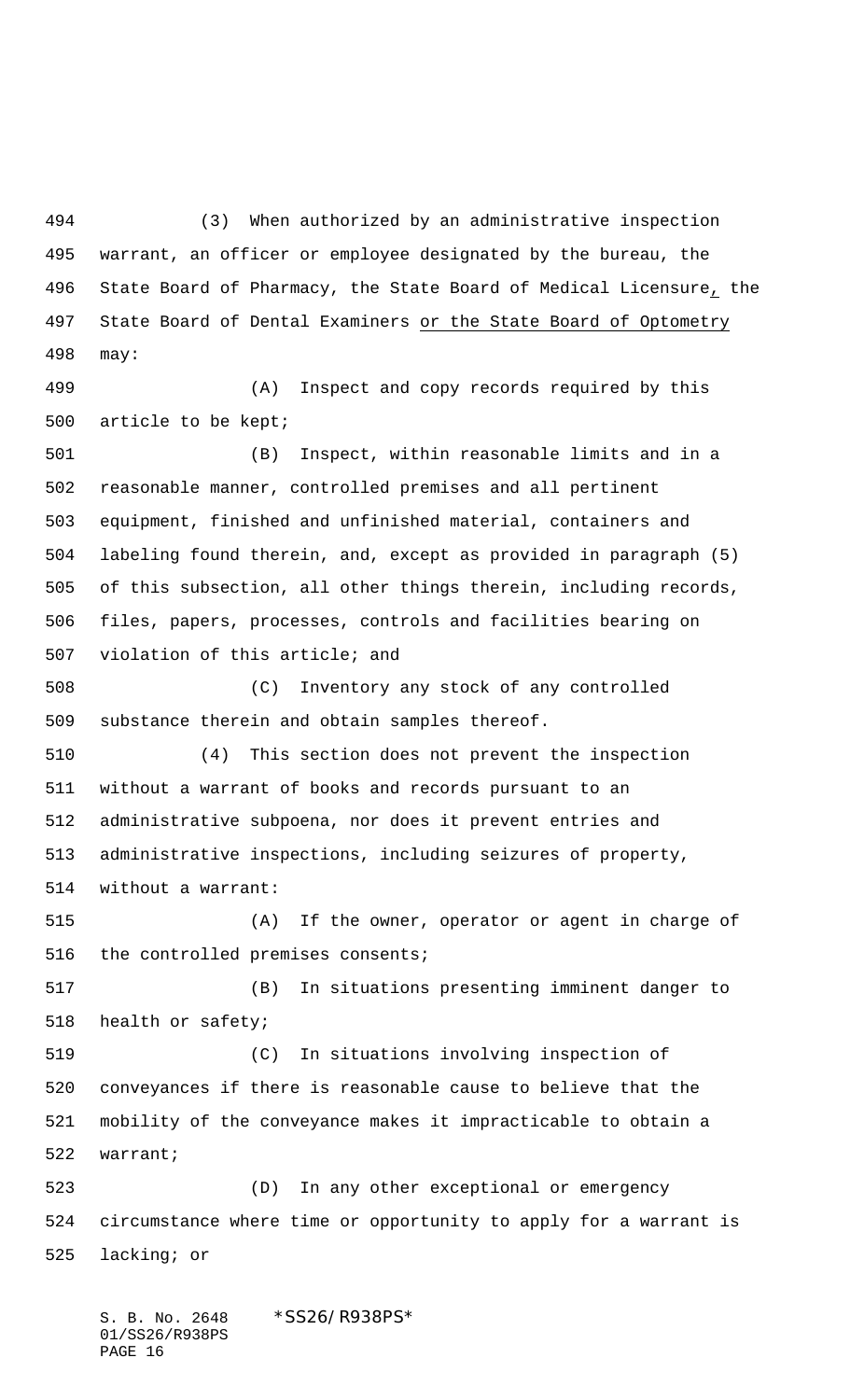(E) In all other situations in which a warrant is not constitutionally required.

 (5) An inspection authorized by this section shall not extend to financial data, sales data, other than shipment data, or pricing data unless the owner, operator or agent in charge of the controlled premises consents in writing.

 (c) Any agent of the bureau authorized to execute a search warrant involving controlled substances, the penalty for which is imprisonment for more than one (1) year, may, without notice of his authority and purpose, break open an outer door or inner door, or window of a building, or any part of the building, if the judge issuing the warrant:

 (1) Is satisfied that there is probable cause to believe that:

 (A) The property sought may, and, if such notice is given, will be easily and quickly destroyed or disposed of; or (B) The giving of such notice will immediately endanger the life or safety of the executing officer or another person; and

 (2) Has included in the warrant a direction that the officer executing the warrant shall not be required to give such notice.

 Any officer acting under such warrant shall, as soon as practical, after entering the premises, identify himself and give the reasons and authority for his entrance upon the premises.

 Search warrants which include the instruction that the executing officer shall not be required to give notice of authority and purpose as authorized by this subsection shall be issued only by the county court or county judge in vacation, chancery court or by the chancellor in vacation, by the circuit court or circuit judge in vacation, or by a justice of the Mississippi Supreme Court.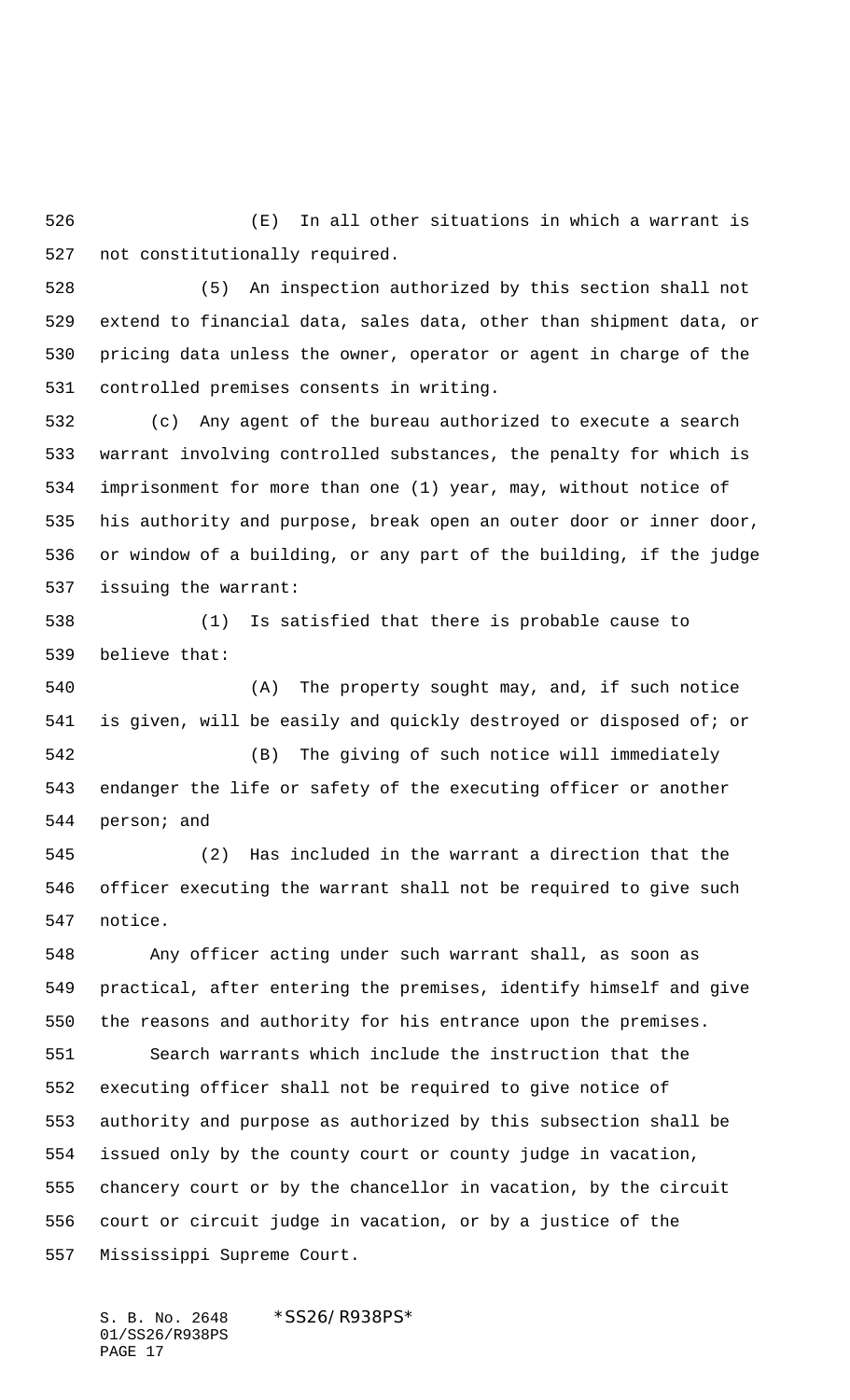This subsection shall expire and stand repealed from and after July 1, 1974, except that the repeal shall not affect the validity or legality of any search authorized under this subsection and conducted prior to July 1, 1974.

 SECTION 8. Section 41-29-159, Mississippi Code of 1972, is amended as follows:

 41-29-159. (a) Any officer or employee of the bureau, investigative unit of the State Board of Pharmacy, investigative unit of the State Board of Medical Licensure, investigative unit 567 of the State Board of Dental Examiners, investigative unit of the State Board of Optometry, any duly sworn peace officer of the State of Mississippi, any enforcement officer of the Mississippi Department of Transportation, or any highway patrolman, may, while engaged in the performance of his statutory duties:

(1) Carry firearms;

 (2) Execute and serve search warrants, arrest warrants, subpoenas, and summonses issued under the authority of this state;

 (3) Make arrests without warrant for any offense under this article committed in his presence, or if he has probable cause to believe that the person to be arrested has committed or is committing a crime; and

S. B. No. 2648 \* SS26/R938PS\* 01/SS26/R938PS PAGE 18 (4) Make seizures of property pursuant to this article. (b) As divided among the Mississippi Bureau of Narcotics, the State Board of Pharmacy, the State Board of Medical Licensure, the State Board of Dental Examiners and the State Board of Optometry, the primary responsibility of the illicit street traffic or other illicit traffic of drugs is delegated to agents of the Mississippi Bureau of Narcotics. The State Board of Pharmacy is delegated the responsibility of regulating and checking the legitimate drug traffic among pharmacists, pharmacies, hospitals, nursing homes, drug manufacturers, and any other related professions and facilities with the exception of the 590 medical, dental, optometric and veterinary professions. The State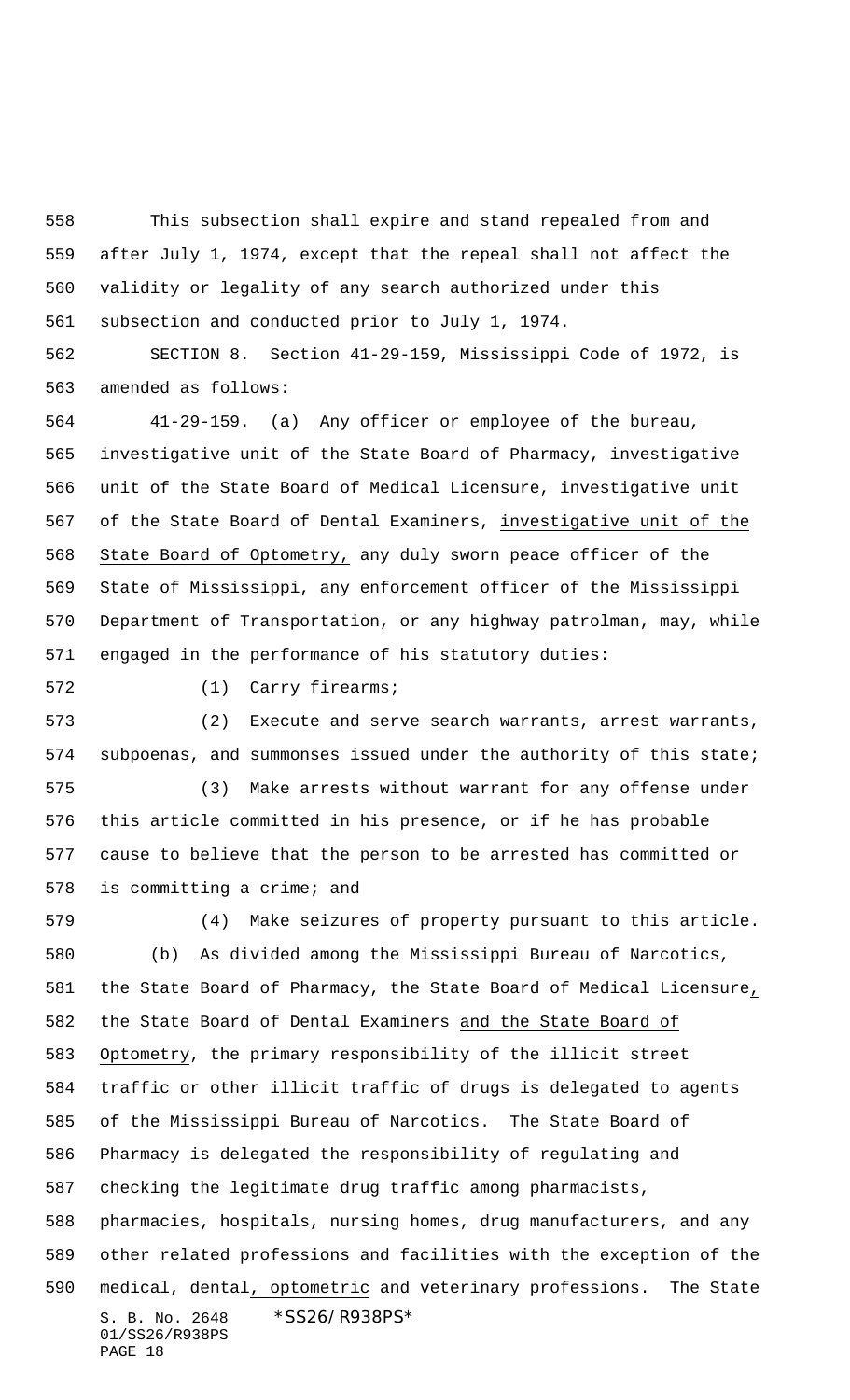Board of Medical Licensure is responsible for regulating and checking the legitimate drug traffic among nurses, physicians, podiatrists and veterinarians. The Mississippi Board of Dental Examiners is responsible for regulating and checking the legitimate drug traffic among dentists and dental hygienists. The State Board of Optometry is responsible for regulating and checking the legitimate drug traffic among optometrists.

 (c) The provisions of this section shall not be construed to limit or preclude the detection or arrest of persons in violation of Section 41-29-139 by any local law enforcement officer, sheriff, deputy sheriff or peace officer.

 (d) Agents of the bureau are hereby authorized to investigate the circumstances of deaths which are caused by drug overdose or which are believed to be caused by drug overdose.

 (e) Any person who shall impersonate in any way the director or any agent, or who shall in any manner hold himself out as being, or represent himself as being, an officer or agent of the Mississippi Bureau of Narcotics shall be guilty of a misdemeanor, and upon conviction thereof shall be punished by a fine of not less than One Hundred Dollars (\$100.00) nor more than Five Hundred Dollars (\$500.00) or by imprisonment for not more than one (1) year, or by both such fine and imprisonment.

 SECTION 9. Section 41-29-167, Mississippi Code of 1972, is amended as follows:

 41-29-167. (a) The State Board of Medical Licensure, the Mississippi Bureau of Narcotics, the State Board of Pharmacy, **\* \* \*** the State Board of Dental Examiners and the State Board of Optometry shall cooperate with federal and other state agencies in discharging their responsibilities concerning traffic in controlled substances and in suppressing the abuse of controlled substances. To this end, they may: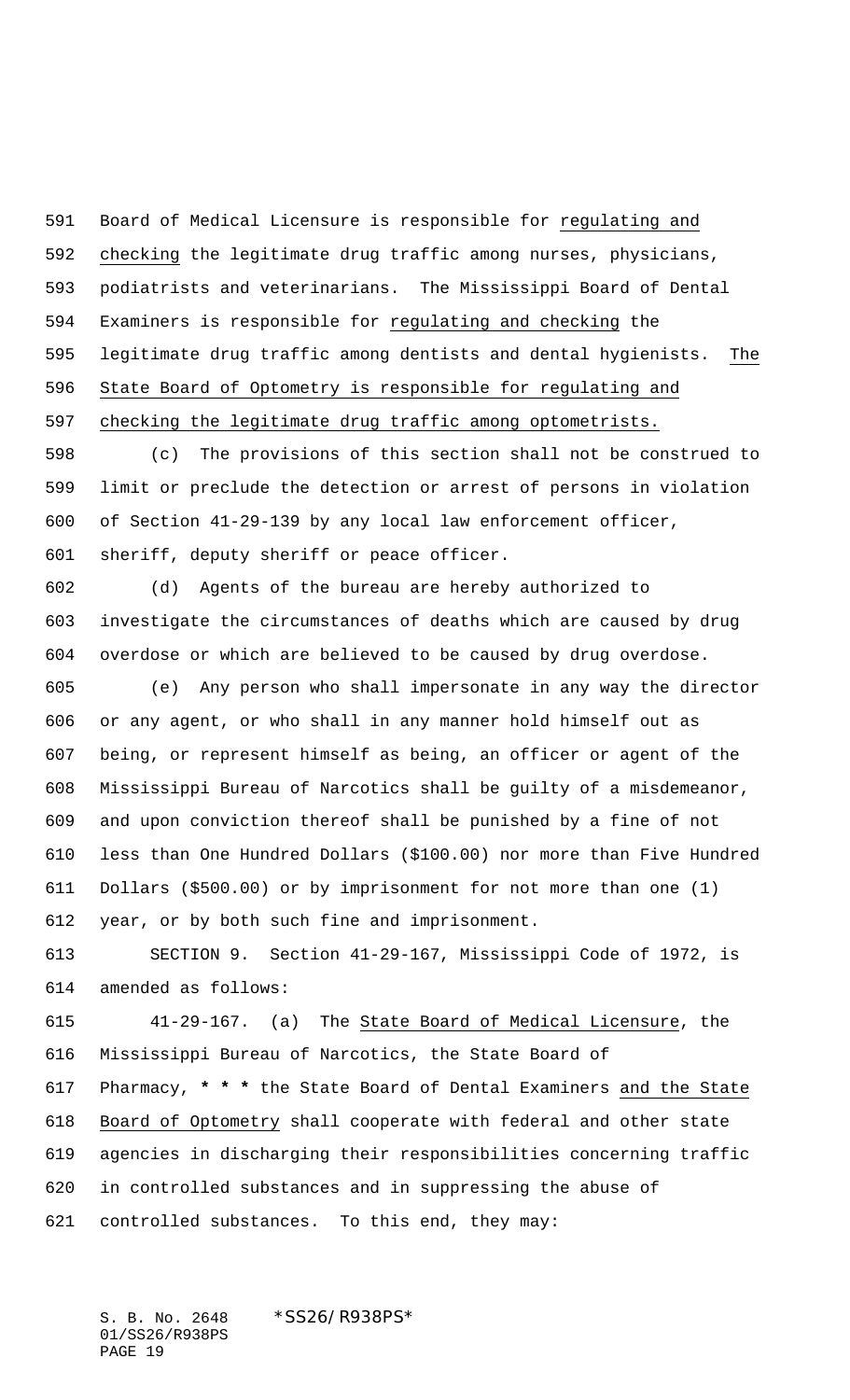(1) Arrange for the exchange of information among governmental officials concerning the use and abuse of controlled substances;

 (2) Coordinate and cooperate in training programs concerning controlled substance law enforcement at local and state levels;

 (3) Cooperate with the United States Drug Enforcement Administration by establishing a centralized unit to accept, catalogue, file and collect statistics, including records of drug dependent persons and other controlled substance law offenders within the state, and make the information available for federal, 633 state and local law enforcement purposes; and

 (4) Conduct programs of eradication aimed at destroying wild or illicit growth of plant species from which controlled substances may be extracted.

 (b) Results, information and evidence received from the United States Drug Enforcement Administration relating to the regulatory functions of this article, including results of inspections conducted by it may be relied and acted upon by the Mississippi Bureau of Narcotics, the State Board of Pharmacy, the State Board of Medical Licensure, the State Board of Dental Examiners and the State Board of Optometry in the exercise of their regulatory functions under this article.

 SECTION 10. Section 41-29-171, Mississippi Code of 1972, is amended as follows:

 41-29-171. (a) The Mississippi Bureau of Narcotics, the State Board of Pharmacy, the State Board of Medical Licensure, the State Board of Dental Examiners and the State Board of Optometry shall encourage research on misuse and abuse of controlled substances. In connection with the research, and in furtherance of the enforcement of this article they may: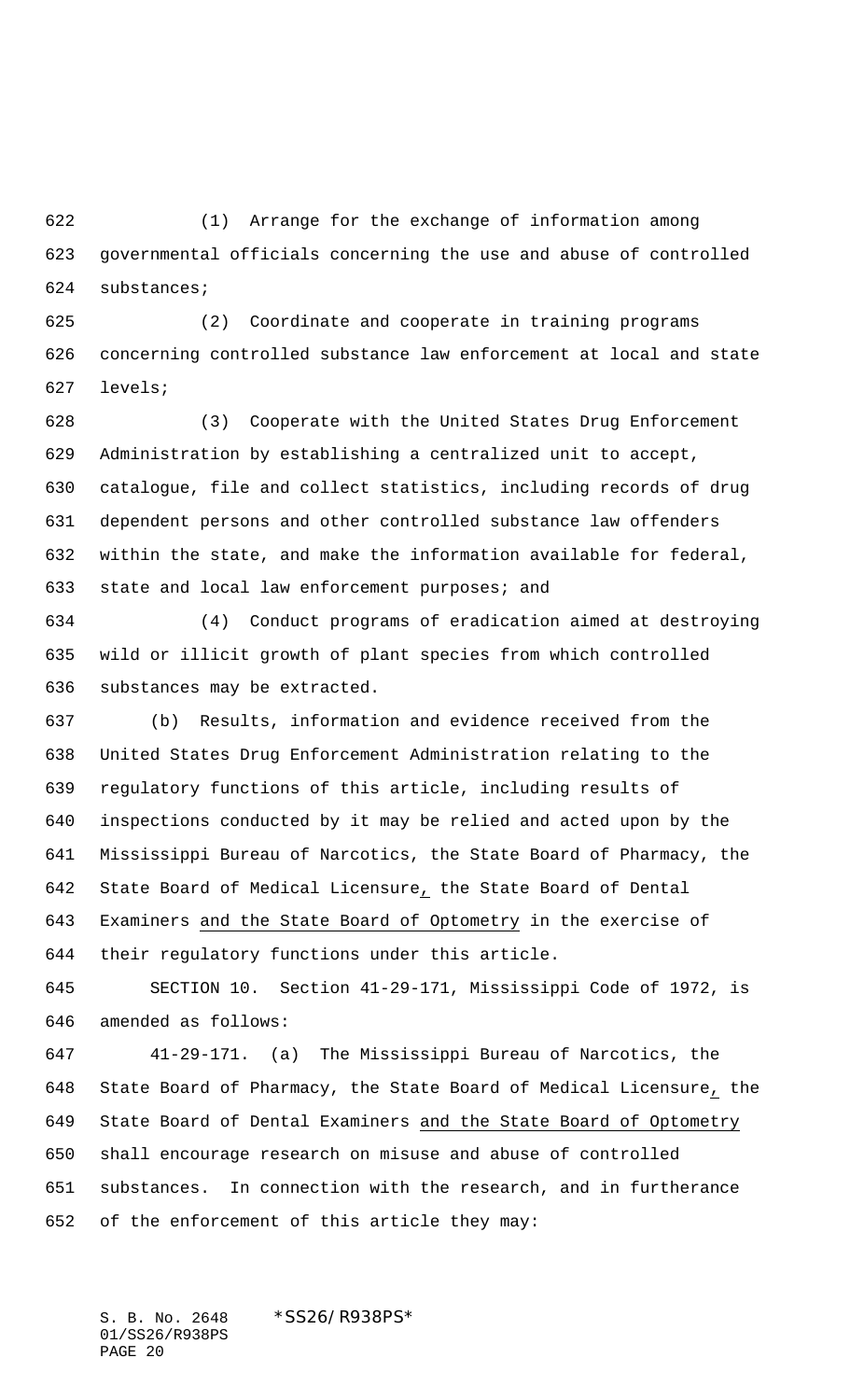(1) Establish methods to assess accurately the effects of controlled substances and identify and characterize those with potential for abuse;

 (2) Make studies and undertake programs of research to: (A) Develop new or improved approaches, techniques, systems, equipment and devices to strengthen the enforcement of this article;

 (B) Determine patterns of misuse and abuse of controlled substances and the social effects thereof; and (C) Improve methods for preventing, predicting,

 understanding and dealing with the misuse and abuse of controlled substances;

 (3) Enter into contracts with public agencies, institutions of higher education, and private organizations or individuals for the purpose of conducting research,

 demonstrations, or special projects which bear directly on misuse and abuse of controlled substances.

 (b) The Mississippi Bureau of Narcotics and the State Board of Education may enter into contracts for educational and research activities without performance bonds.

 (c) The board may authorize the possession and distribution of controlled substances by persons engaged in research. Persons who obtain this authorization are exempt from state prosecution for possession and distribution of controlled substances to the extent of the authorization.

 SECTION 11. Section 73-19-31, Mississippi Code of 1972, is amended as follows:

 73-19-31. Sections 73-19-1 through 73-19-29 and 73-19-33 through 73-19-45, which create the Mississippi Board of Optometry and prescribe its duties and powers, and Section 73-19-157, Mississippi Code of 1972, which authorizes optometrists who have been certified to prescribe and administer certain pharmaceutical